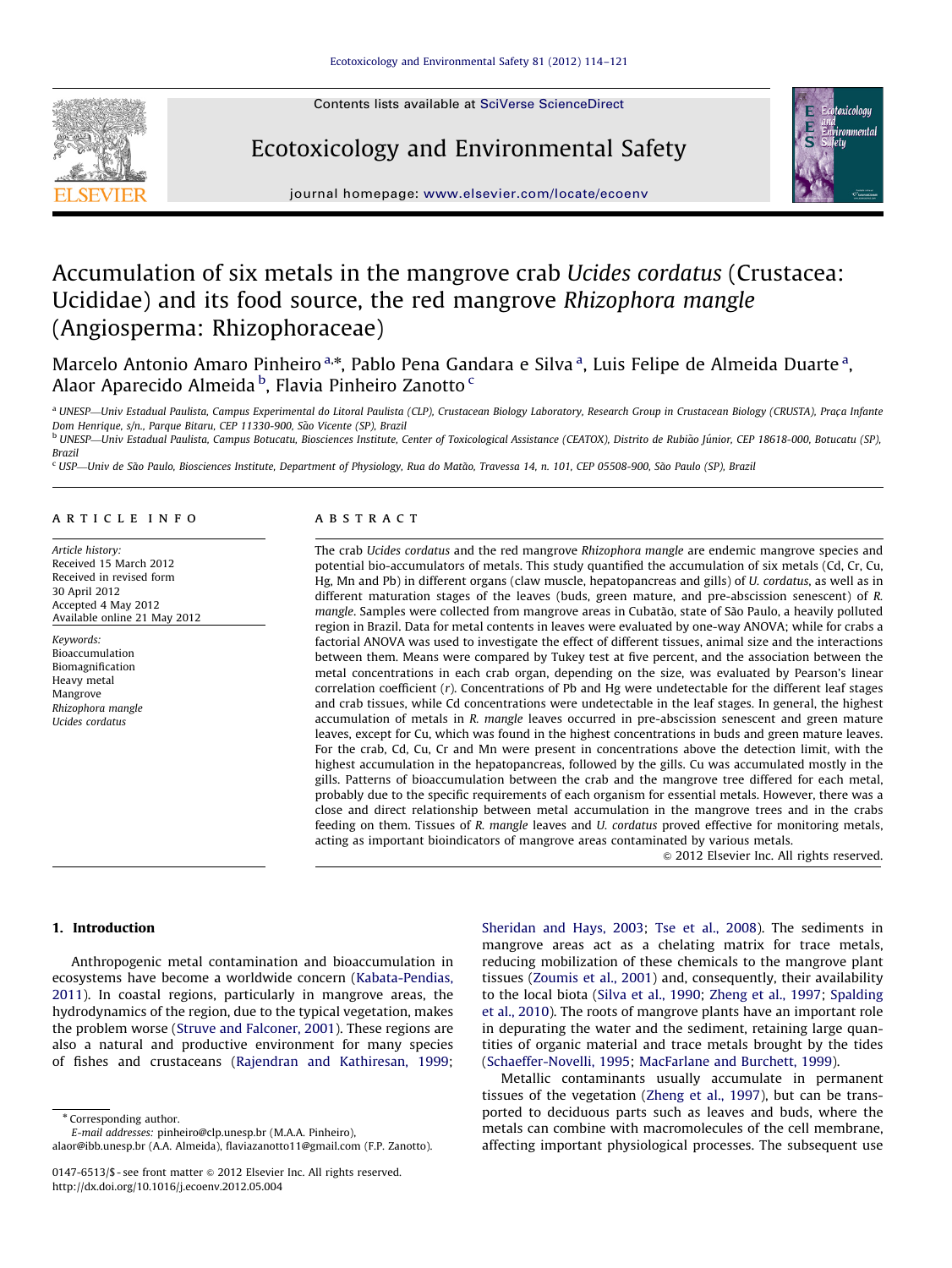of leaf litter by primary consumers allows these metals to enter the trophic web, and can consequently affect human health ([Das et al., 1997;](#page-6-0) [Onder and Dursun, 2006\)](#page-7-0), due to their persistence in the various environmental compartments.

Animal contamination by metals can occur through the water, soil and trophic web [\(Rainbow, 1995,](#page-7-0) [1997;](#page-7-0) [Ahearn et al., 2004\)](#page-6-0). Environmental contamination by these chemicals is measured through their concentrations in animal and plant tissues. Since the 1990s, the vegetation from mangrove areas has been successfully used to quantify metal contamination (Aksoy and Öztü[rk,](#page-6-0) [1997\)](#page-6-0), particularly species of the genus Rhizophora [\(Zheng et al.,](#page-7-0) [1997;](#page-7-0) [Fruehauf, 2005;](#page-6-0) [Ramos and Geraldo, 2007\)](#page-7-0). For the fauna, the species most studied are the benthic macroinvertebrates, particularly those with low mobility, which accumulate larger concentrations of metals compared to animals that live in open water [\(Chapman et al., 1998\)](#page-6-0). Among the most-studied are the 'ucá'-crab Ucides cordatus, which has important characteristics that allow the study of bioaccumulation: (i) they feed mainly on litter of mangrove areas ([Nordhaus et al., 2009\)](#page-7-0), as well as the sediment itself ([Christofoletti, 2005\)](#page-6-0); (ii) they promote bioturbation and incorporate organic matter into the sediment during burrow-making ([Nordhaus et al., 2006](#page-7-0)); (iii) they have a slow growth rate and long life cycle ([Pinheiro et al., 2005\)](#page-7-0); and (iv) they are abundant and easy to capture in the field [\(Pinheiro and](#page-7-0) [Fiscarelli, 2001\)](#page-7-0). Therefore, this mangrove species is especially appropriate for use in studies of environmental impact by metals, from an ecosystemic ([Jesus et al., 2003](#page-7-0); [Nudi et al., 2007](#page-7-0)) or genotoxic ([Toledo, 2007](#page-7-0); [Banci, 2008](#page-6-0)) point of view.

The study of metal accumulation in biotic and abiotic compartments of mangrove areas can contribute to discussions about the state of conservation of these coastal areas. The present study measured the accumulation of six metals (Cd, Cu, Pb, Cr, Mn and  $Hg$ ) in two ecologically related mangrove species: (i) the 'uca'crab Ucides cordatus, and three tissues (claw muscle, hepatopancreas and gills), and their relationship to the body (cephalothorax) size; and (ii) the red mangrove tree Rhizophora mangle, for three foliar stages (bud, green mature and senescent).

## 2. Materials and methods

#### 2.1. Area of study: history and location

Studies were conducted in Cubatão, at Santos-São Vicente estuary on the central coast of the state of São Paulo (68 km from São Paulo city), Brazil. This region is heavily impacted by the Port of Santos (the most important port in Brazil) and the Industrial Pole of Cubatão (comprising 23 industrial complexes, 111 factories, and more than 300 polluting sources), aggravated by unregulated and disorganized human occupancy ([Luiz-Silva et al., 2006;](#page-7-0) [Nascimento et al., 2006](#page-7-0); Zündt, 2006). During the 1960s, Cubatão was known worldwide as one of the most polluted cities in the world [\(Viola, 1987;](#page-7-0) [Pinheiro et al., 2008](#page-7-0)), with damage to its watershed [\(Ramos and Geraldo, 2007\)](#page-7-0) and effects on the health of the human population ([Rocha et al., 1988;](#page-7-0) [Jasinski et al., 2011\)](#page-7-0).

Samples were obtained on August 8 2010 in two mangrove areas with a predominance ( $>80$  percent) of red mangrove (R. mangle), near the Piaçaguera Channel in Cubatão Municipality (Fig. 1). A sample of R. mangle leaves was obtained at CUB-1  $(23°53'2.4"S-46°21'55.6"W)$ , 2 km from the Paulista Steel Company (named Usiminas-Cosipa). The mangrove crabs (U. cordatus) were caught at CUB-2  $(23^{\circ}54'2.4''S-46^{\circ}22'56.9''W)$ , 4 km from this same company. Therefore all region around are contaminated by metals.

#### 2.2. Sampling and processing of R. mangle leaves

R. mangle specimens with a minimum height of 4 m were selected at CUB-1, where leaves were sampled according to three maturation stages ( $n=50$  each) buds, green mature, and pre-abscission senescent. Leaves were removed with pruning shears and placed in labeled plastic bags for transport to the laboratory. Leaves were immediately washed (1st washing in running water; water with 5 percent neutral detergent; 2nd washing in running water; solution of distilled water saturated with HCl; and a large volume of distilled water), to prevent atmospheric contamination of these tissues [\(Ramos and Geraldo, 2007\)](#page-7-0). Shortly



Fig. 1. Locations of two mangrove areas (CUB-1 and CUB-2) where crabs (Ucides cordatus) and leaves (Rhizophora mangle) were obtained, at Cubatão, state of São Paulo, Brazil.

after, the leaves were dried with cloth towels, dehydrated in a stove with forcedair ventilation (60  $\degree$ C for 72 h) and milled in a knife mill. Samples of each leaf stage (20 g powder each) were placed in labeled plastic pots and transported to the CEATOX Laboratory at IB/UNESP Botucatu for analysis.

#### 2.3. Sampling and processing of U. cordatus tissues

U. cordatus specimens were hand-caught inside their galleries by the 'braceamento' method (directly by inserting the crab-catcher's arm into the gallery) or with a 'Redinha' (an artisanal trap constructed by crab-catchers with nylon cord), according to [Fiscarelli and Pinheiro \(2002\).](#page-6-0)

For purposes of standardization, metals in the crab organs were analyzed only for intermolt males (see [Pinheiro and Fiscarelli, 2001\)](#page-7-0), avoiding any effects of molting stage and sex, as previously reported for other decapod crustaceans by [Jeckel et al. \(1996\)](#page-7-0), [Sanders et al. \(1998\)](#page-7-0), [Chou et al. \(2000\)](#page-6-0) and [Chen et al. \(2005\).](#page-6-0)

Captured specimens  $(n=11)$  were placed in coolers with bags of ice and transported to the laboratory, where they were brushed to remove mud and measured with 0.05-mm precision calipers (CW, carapace width). The crabs were dissected with sterilized scissors and tweezers to remove samples of three tissues (claw muscle, hepatopancreas and gills), in standardized locations: (i) muscle of the chelar propodus, due to higher metal accumulation verified by [Chen et al.](#page-6-0) [\(2005\);](#page-6-0) (ii) middle lobe of the hepatopancreas, which has a particularly high metabolic rate [\(Mourente, 1996](#page-7-0)); and (iii) posterior gills, because of their osmoregulatory function [\(Mantel and Farmer, 1983\)](#page-7-0).

Tissue samples ( $n=33$ ) were placed in Eppendorf vials, kept frozen ( $-20$  °C) and transported cold to the CEATOX Laboratory. Each sample was analyzed for six metals (Cd, Cu, Pb, Cr, Mn and Hg) by the mineralization method with HNO<sub>3</sub> at 65 percent, according to [Basset et al. \(1981\)](#page-6-0). Analyses were optimized by hollow cathode lamps (LCO), according to the metallic element analyzed, and samples were read using a GBC-932 AA atomic absorption spectrophotometer [\(Athanasopoulos, 1993\)](#page-6-0). The equipment was calibrated using metal stock solutions (1000 ppm). The metal concentration of each sample is expressed in micrograms of metal per gram of dry tissue  $\left(\frac{\mu g}{g}\right)$ , with the minimum detected concentration represented as  $\mu$ g/g (Cd < 0.01; Cu and Mn < 0.02; Pb and Cr < 0.05) and  $ng/g$  (Hg  $< 0.001$ ).

Data for metal concentrations obtained for each tissue sample were also used to evaluate a possible effect of crab size  $(n=11)$ , testing four size classes of 10 mm each: 50–60 ( $n=1$ ), 60–70 ( $n=3$ ), 70–80 ( $n=3$ ) and 80–90 mm ( $n=4$ ).

#### 2.4. Statistical analysis

Metal accumulation in relation to leaf stages of R. mangle was evaluated by one-way ANOVA. Metal concentrations in different crab tissues were analyzed by factorial ANOVA, represented by two independent variables (CW and tissues) and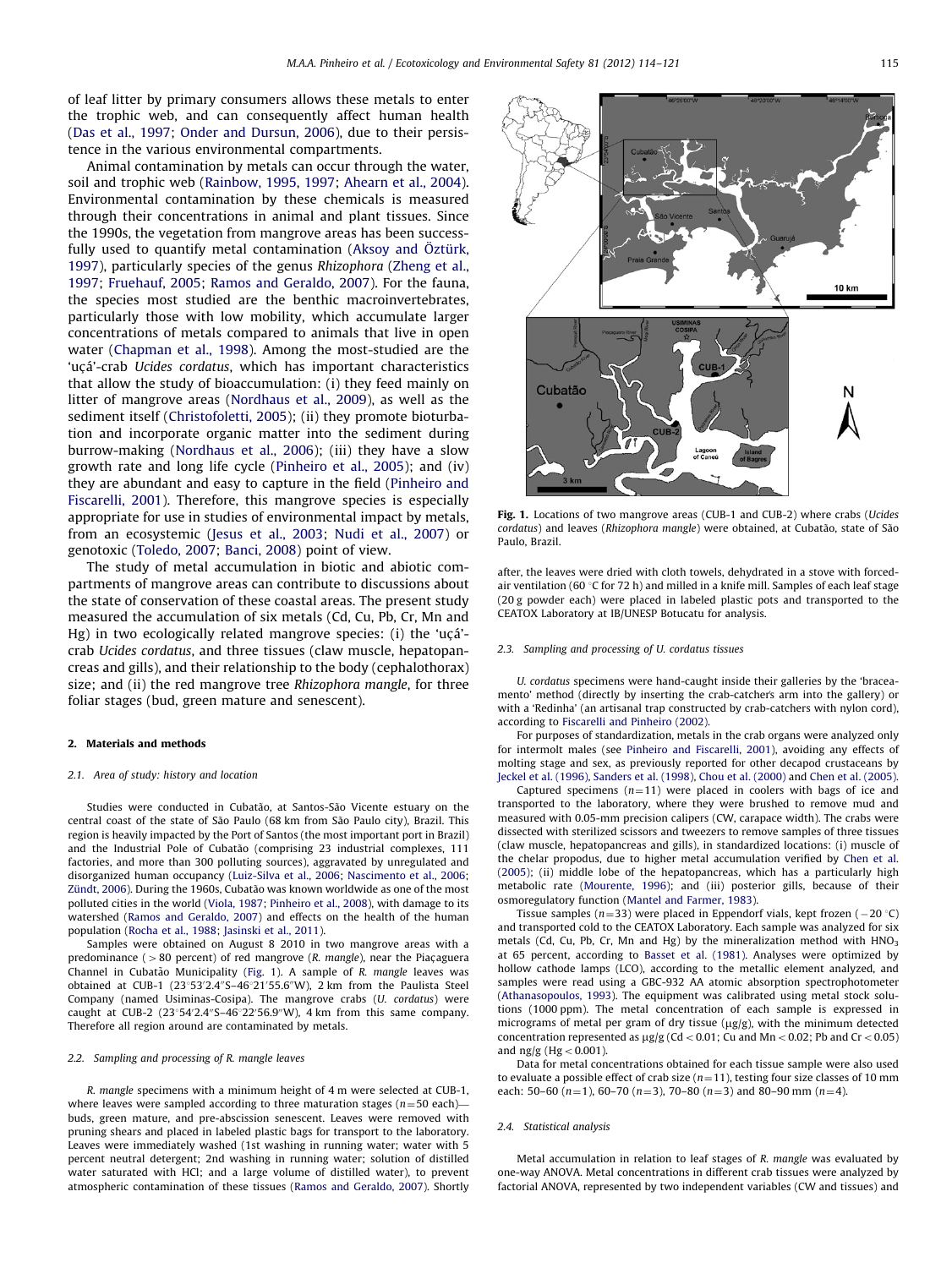their interaction. In both cases, a Snedecor's F-test was done, followed by a posthoc Tukey test.

Metals in tissues of U. cordatus were analyzed as a function of size  $(n=11)$ , based on the mean concentration ( $\mu$ g/g) from two replicates/specimen for each tissue type. Empirical points were submitted to regression analysis and fitted by a simple linear function  $(v=bx+a)$ . Pearson's correlation coefficient was used to evaluate associations between the concentrations of each metal with size (CW) or organs, and between metals in the same organ ([Zar, 1999\)](#page-7-0).

All statistical procedures used a five percent minimum significance level [\(Sokal and Rohlf, 1995;](#page-7-0) [Zar, 1999](#page-7-0)).

## 3. Results

## 3.1. Leaf stages of R. mangle

Concentrations of Cd, Pb and Hg  $(\mu g/g)$  were below the detection level of the apparatus (Table 1). Cu, Cr and Mn were present in detectable levels, at each leaf maturation stage (B, bud; G, green mature; and S, senescent post-abscission).

Concentrations of Cu ( $F=84.5$ ;  $p=0.0023$ ) and Mn ( $F=127.3$ ;  $p=0.0013$ ) differed significantly between leaf stages, but those of Cr did not ( $F=9.1$ ;  $p=0.0532$ ). Copper accumulation in R. mangle leaves followed the hierarchical pattern  $B > G = S$  (Table 1), indicating an effect of leaf maturation, contrasting with the pattern for manganese ( $G > S > B$ ). Chromium accumulation did not differ between leaf stages ( $p > 0.05$ ), although statistical tests were near the threshold of significance ( $F=9.10$ ;  $p=0.053$ ), revealing a hierarchical concentration at ten percent, of  $G = S > B$ .

Some metals showed a significant association ( $p < 0.05$ ) between their concentrations, independently of leaf stage  $(n=6)$ , with a negative correlation for Cr and Cu ( $r{=}-0.89$ ) and a positive one for Cr and Mn  $(r=0.82)$ .

## 3.2. Tissues of U. cordatus

Concentrations of Pb and Hg  $(\mu g/g)$  were below the detection limit of the apparatus ([Table 2\)](#page-3-0). However, Cd, Cu, Cr and Mn were all present in detectable amounts in the different crab tissues.

## 3.2.1. Copper

Cu accumulation did not differ significantly as a function of size  $(F=1.55; p=0.239)$ , but did differ between the different organs  $(F=55.49; p<0.001)$ , with no interaction between size and organ  $(F=1.36; p=0.288)$ . Copper concentrations in the different organs followed the hierarchical pattern  $G > H = M$  ([Table 2](#page-3-0) and [Fig. 2](#page-3-0)).

#### Table 1

Minimum (min), maximum (max) and mean  $(x)$  metal concentrations ( $\mu$ g/g)  $(1)$  se, standard error) obtained for each leaf maturation stage of red mangrove (Rhizophora mangle). Means ( $n=3$ ) for the same metal followed by the same letter did not differ significantly from 5 percent ( $p > 0.05$ ) between different leaf maturation stages.

| <b>Metal</b>   | <b>Leaf maturation</b> | Concentration $(\mu g/g)$ |       |                   |
|----------------|------------------------|---------------------------|-------|-------------------|
|                |                        | min                       | max   | $x + se$          |
| Cd             | all                    | < 0.05                    |       |                   |
| Pb             | all                    | < 0.05                    |       |                   |
| Hg             | all                    | < 0.001                   |       |                   |
| C <sub>U</sub> | Bud                    | 3.81                      | 4.41  | $4.11 + 0.02$ a   |
|                | Green                  | 1.72                      | 1.94  | $1.83 + 0.09$ b   |
|                | Senescent              | 0.79                      | 0.80  | $0.79 + 0.01$ b   |
| Cr             | Bud                    | 0.15                      | 0.17  | $0.16 + 0.01$ a   |
|                | Green                  | 0.37                      | 0.46  | $0.42 + 0.03$ a   |
|                | Senescent              | 0.36                      | 0.51  | $0.44 + 0.06$ a   |
| Mn             | Bud                    | 183.2                     | 194.4 | $191.30 + 6.62$ c |
|                | Green                  | 358.9                     | 371.8 | $365.35 + 5.27$ a |
|                | Senescent              | 293.4                     | 310.8 | $302.10 + 7.10$ b |

#### 3.2.2. Cadmium

Similarly to copper, concentrations of Cd showed no significant effect as a function of size ( $F=1.06$ ;  $p=0.366$ ), but only between body structures ( $F=5.06$ ;  $p=0.018$ ). There was no significant interaction between size and organ ( $F=0.93$ ;  $p=0.467$ ). The hierarchical pattern of Cd concentration in organs was represented by  $H > G = M$ .

## 3.2.3. Chromium

This metal did not accumulate as a function of size  $(F=1.28;$  $p=0.303$ ) or in relation to organs ( $F=1.16$ ;  $p=0.335$ ); and the interaction between these variables was not significant ( $F=0.58$ ;  $p = 0.677$ ).

#### 3.2.4. Manganese

Similarly to chromium, Mn accumulation was not affected by size ( $F = 3.16$ ;  $p = 0.066$ ) or organ ( $F = 3.45$ ;  $p = 0.054$ ), with no significant interaction between the variables ( $F=1.10$ ;  $p=0.388$ ).

## 3.2.5. Accumulation of metals

Concentrations of Cd and Cu decreased in gills as the animals increased in size, although a positive correlation between these metals in gills was seen ( $r=0.67$ ;  $p<0.05$ ). Hepatopancreas and muscle did not show increased Cd, Cu, Cr and Mn as a function of size, but in the hepatopancreas, the following metals showed positive relationships: Cd vs. Cu ( $r=0.61$ ;  $p<0.05$ ) and Cr vs. Mn  $(r=0.84; p<0.01)$ . No significant correlation ( $p>0.05$ ) occurred between metals in muscle, but a ten percent significant correlation was observed between Cd vs. Mn.

Some body structures ([Table 3](#page-3-0)) showed a positive correlation with Cd (H vs. M), Cu (G vs. H) and Mn (all tissues). However, Cr concentrations did not show significant correlations among the tissues.

A similar regression was observed for Cu and Cd concentrations [\(Fig. 3](#page-4-0)A and B, respectively), with a significant reduction in gill concentrations as a function of size, and an interesting parallelism between the equations obtained for the hepatopancreas and muscle concentrations of these. However, Mn ([Fig. 3C](#page-4-0)) showed different pattern, a tendency to increase in all organs as a function of size, although the concentration equations for gills and muscle were parallel. The linear equations shown in [Table 4](#page-4-0) revealed an accumulation of Cd, Cu and Mn as a function of size, but with low coefficients of determination  $(R^2)$ , none higher than 50.3 percent.

## 4. Discussion

This study found large amounts of the metals Cu and Mn in leaves of R. mangle. Concentrations of Cu were higher in bud leaves, in contrast to Mn which was present in larger quantities in more mature leaves. The metals Pb, Hg and Cd were not detected. On the other hand, metal accumulation in crabs was highest for Cd in the hepatopancreas and for Cu in the gills, but the concentration decreased with animal size, measured as carapace width. Hg and Pb were not detected in the crabs (as also seen for mangrove trees), while for Cr and Mn the levels were similar in the different tissues. Cr, in particular, showed concentrations above levels that are considered safe for human consumption under Brazilian legislation ([Brasil, 1998](#page-6-0)).

#### 4.1. Absence of contamination by Pb and Hg

The Usiminas–Cosipa company was cited by [Cetesb \(2001\)](#page-6-0) as an important producer of Pb in the Santos-São Vicente Estuary (ESSV). However, only seldom has the concentration of this metal in the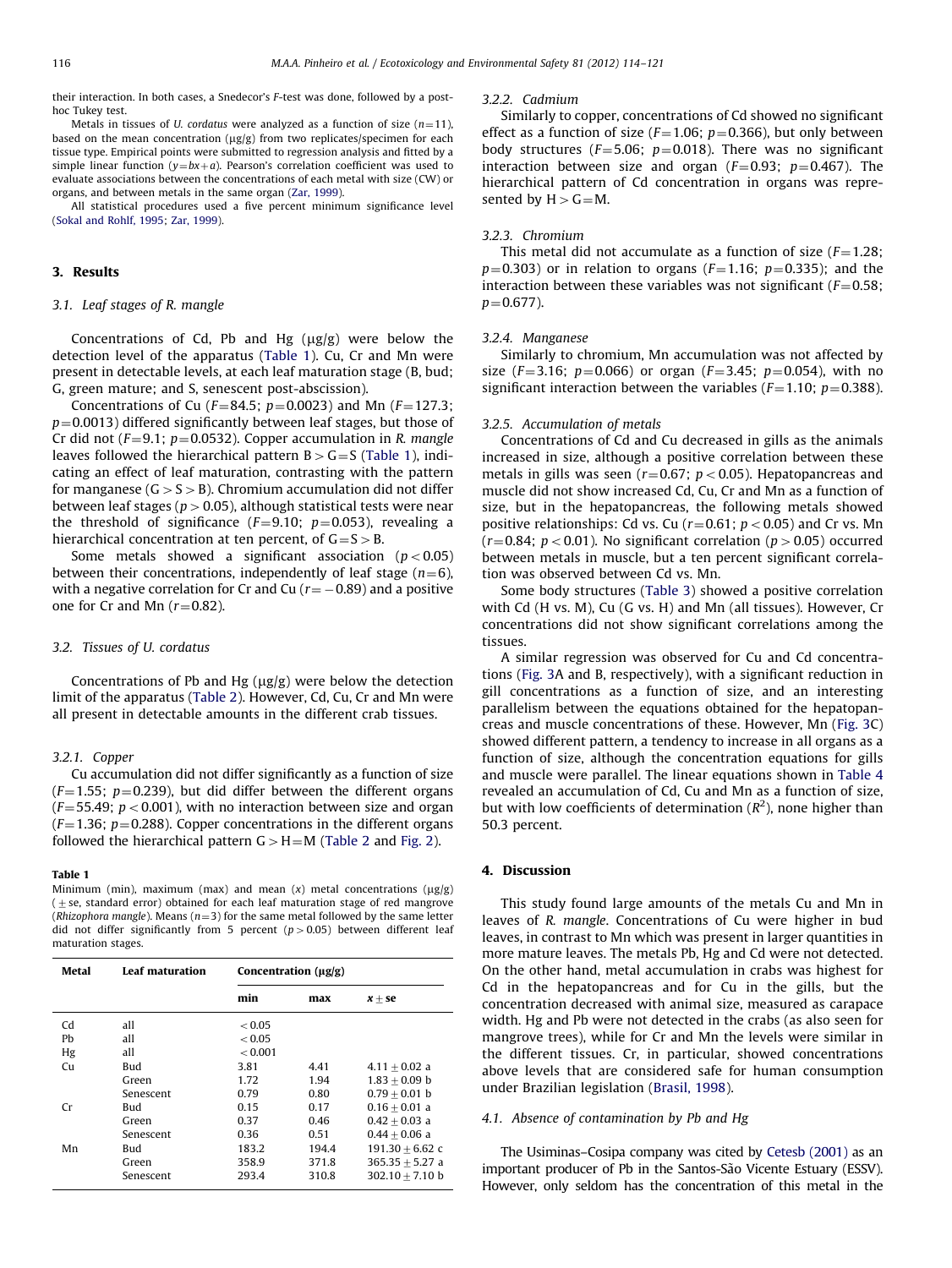## <span id="page-3-0"></span>Table 2

Minimum (min), maximum (max) and mean (x) concentrations ( $\mu$ g/g) ( $\pm$  se, standard error) of metals obtained for each organ of Ucides cordatus. Means (n=9) for the same metal followed by the same letter did not differ significantly among body structures ( $p > 0.05$ ).

| <b>Metal</b> | Organ          | Concentration $(\mu g/g)$ |       | F                 | p      | Brasil $(1998)^{a}$ (µg/g) |      |
|--------------|----------------|---------------------------|-------|-------------------|--------|----------------------------|------|
|              |                | min                       | max   | $x \pm s e$       |        |                            |      |
| Cd           | Gill           | 0.07                      | 0.33  | $0.11 + 0.01$ a   | 5.084  | 0.014                      | 1.0  |
|              | Hepatopancreas | 0.08                      | 0.28  | $0.16 + 0.02$ b   |        |                            |      |
|              | Muscle         | 0.06                      | 0.14  | $0.10 + 0.01$ a   |        |                            |      |
| Pb           | Gill           | < 0.05                    |       |                   | -      | -                          | 2.0  |
|              | Hepatopancreas | < 0.05                    |       |                   |        |                            |      |
|              | Muscle         | < 0.05                    |       |                   |        |                            |      |
| Hg           | Gill           | < 0.001                   |       |                   |        |                            | 0.5  |
|              | Hepatopancreas | < 0.001                   |       |                   |        |                            |      |
|              | Muscle         | < 0.001                   |       |                   |        |                            |      |
| Cu           | Gill           | 11.67                     | 39.30 | $22.43 + 2.04$ b  | 50.221 | < 0.001                    | 30.0 |
|              | Hepatopancreas | 4.40                      | 8.74  | $6.64 + 0.47$ a   |        |                            |      |
|              | Muscle         | 3.85                      | 6.72  | $5.31 + 0.26$ a   |        |                            |      |
| Cr           | Gill           | 0                         | 0.66  | $0.37 + 0.06$ a   | 1.220  | 0.313                      | 0.1  |
|              | Hepatopancreas | $\mathbf{0}$              | 1.79  | $0.52 + 0.17$ a   |        |                            |      |
|              | Muscle         | $\Omega$                  | 0.57  | $0.25 + 0.07$ a   |        |                            |      |
| Mn           | Gill           | 2.86                      | 11.20 | $8.01 \pm 0.72$ a | 2.883  | 0.075                      |      |
|              | Hepatopancreas | 2.06                      | 18.32 | $8.89 + 1.52$ a   |        |                            |      |
|              | Muscle         | 0.96                      | 7.94  | $5.09 + 0.72$ a   |        |                            |      |

<sup>a</sup> Maximum values permitted by Brazilian Law # 685/1998 [\(Brasil, 1998\)](#page-6-0), except for manganese.



#### Fig. 2. Concentrations ( $\mu$ g/g) of copper (above) and cadmium (below) in each organ (G, gills; H, hepatopancreas; and M, muscle) of Ucides cordatus, obtained from mangrove areas of Cubatão, state of São Paulo, Brazil (SE, standard error; and CI, confidence interval).

water reached 10  $\mu$ g L<sup>-1</sup>, which is the limit set by Brazilian law [\(Brasil, 1986](#page-6-0)). On the other hand, sediments in the same estuary showed concentration levels of Pb that are hazardous to the aquatic biota, exceeding the threshold and probable effect levels (TEL and PEL,

## Table 3

Values of Pearson's linear correlation coefficient (r) between each heavy-metal concentration ( $\mu$ g/g) related to organs of Ucides cordatus and CW (carapace width, in mm) and among different organs analyzed (Where:  $t$ , Student's  $t$  test;  $p$ , statistical significance; and bold values,  $p < 0.05$ ).

| Metal | <b>Association</b>             | r       | t       | p     |
|-------|--------------------------------|---------|---------|-------|
| Cd    | $Gill \times CW$               | $-0.71$ | $-2.94$ | 0.016 |
|       | Hepatopancreas $\times$ CW     | 0.21    | 0.58    | 0.575 |
|       | Muscle $\times$ CW             | 0.54    | 1.88    | 0.093 |
|       | $Gill \times Hepatopanceas$    | $-0.17$ | $-0.47$ | 0.648 |
|       | $Gill \times Musicle$          | $-0.36$ | $-1.21$ | 0.256 |
|       | Hepatopancreas $\times$ Muscle | 0.64    | 2.48    | 0.035 |
| Cu    | $Gill \times CW$               | $-0.68$ | $-2.81$ | 0.020 |
|       | Hepatopancreas $\times$ CW     | $-0.24$ | $-0.76$ | 0.468 |
|       | Muscle $\times$ CW             | $-0.49$ | $-1.67$ | 0.130 |
|       | $Gill \times Hepatopanceas$    | 0.64    | 2.53    | 0.033 |
|       | $Gill \times$ Muscle           | 0.44    | 1.46    | 0.179 |
|       | Hepatopancreas $\times$ Muscle | 0.42    | 1.38    | 0.200 |
| Сr    | $Gill \times CW$               | $-0.45$ | $-1.51$ | 0.165 |
|       | Hepatopancreas $\times$ CW     | 0.17    | 0.51    | 0.621 |
|       | Muscle $\times$ CW             | 0.06    | 0.19    | 0.853 |
|       | $Gill \times Hepatopanceas$    | 0.13    | 0.40    | 0.697 |
|       | $Gill \times$ Muscle           | $-0.26$ | $-0.82$ | 0.434 |
|       | Hepatopancreas $\times$ Muscle | 0.40    | 1.30    | 0.226 |
| Mn    | $Gill \times CW$               | 0.33    | 1.06    | 0.318 |
|       | Hepatopancreas $\times$ CW     | 0.48    | 1.62    | 0.139 |
|       | Muscle $\times$ CW             | 0.27    | 0.83    | 0.429 |
|       | $Gill \times Hepatopanceas$    | 0.72    | 3.08    | 0.013 |
|       | $Gill \times Musicle$          | 0.72    | 3.09    | 0.013 |
|       | Hepatopancreas $\times$ Muscle | 0.89    | 5.89    | 0.000 |

respectively), established by [Environment Canada \(1999\).](#page-6-0) These levels were confirmed by [Abessa \(2002\)](#page-6-0) at locations close to our study area: 39.7-89.9  $\mu$ g g<sup>-1</sup>. [Cetesb \(2001\)](#page-6-0) reported levels of Pb in U. cordatus of 0.08–0.12  $\mu$ g g<sup>-1</sup>, slightly under the limit for human consumption (2.0  $\mu$ g g<sup>-1</sup>, according to [Brasil, 1998\)](#page-6-0).

For mercury, [Kennish \(1997\)](#page-7-0) found contamination levels in the estuary water and in sediment at around  $>$  0.07  $\mu$ g L<sup>-1</sup> and  $>$  5 µg g<sup>-1</sup>, respectively. Data from [Cetesb \(2001\)](#page-6-0) and [Abessa](#page-6-0) [\(2002\)](#page-6-0) indicate high concentrations of this metal in the ESSV waters (3–47 times higher); levels in the sediment were 5–7 times lower than this limit, although higher than the TEL and PEL limits ([Environment Canada, 1999\)](#page-6-0). Mercury concentration in U. cordatus was  $\langle 0.08 \mu g g^{-1} \rangle$  [\(Cetesb, 2001\)](#page-6-0), around six times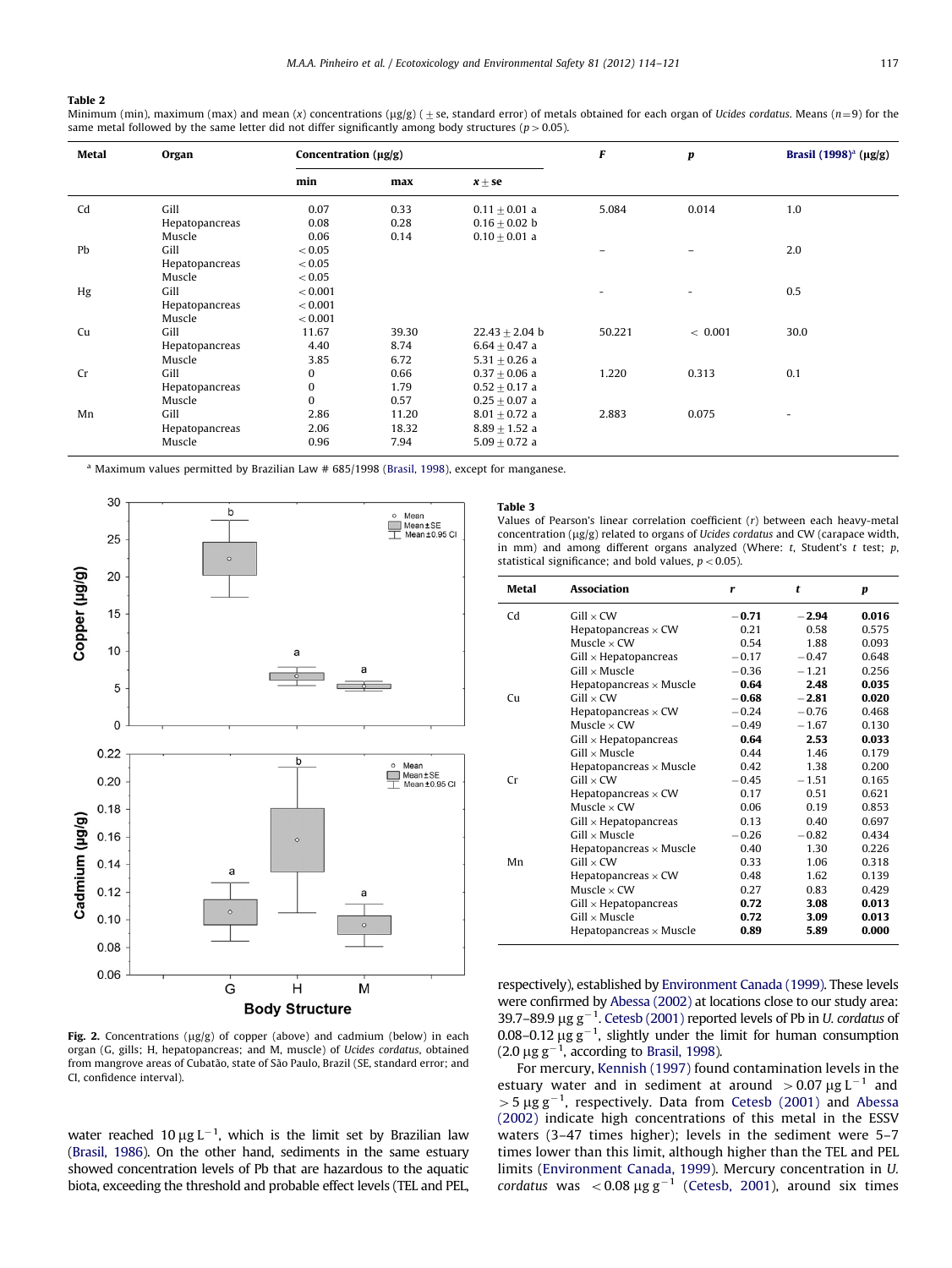<span id="page-4-0"></span>

Fig. 3. Concentrations ( $\mu$ g/g) of cadmium (A), cooper (B) and manganese in three organs of U. cordatus (gill, hepatopancreas and muscle) as a function of size (CW, carapace width), and the respective linear regression lines.

lower than the limit for consumption of this crab established by Brazilian legislation (0.5  $\mu$ g g $^{-1}$ , [Brasil, 1998](#page-6-0)).

The possibility of undetected contamination of Pb and Hg by R. mangle and U. cordatus found here could be explained by the following considerations: (i) the organic matter of the mangrove sediment was very efficient in chelating these metals, reducing their availability for transfer among environmental compartments; (ii) there is a relatively low translocation of some metals from roots to leaves ([Silva et al., 1990\)](#page-7-0); and (iii) the low concentration of these metals in the leaves is followed by a low transfer to organisms that

#### Table 4

Regression analysis ( $n=11$ ) for concentrations ( $\mu$ g/g) of heavy metals in each organ of U. cordatus, related to CW (carapace width, in mm).

| Metal    | Organ          | Linear equation $(y=bx+a)$  |       |
|----------|----------------|-----------------------------|-------|
| Cd       | Gill           | $Cd = -0.0049CW + 0.4934$   | 0.503 |
|          | Hepatopancreas | $Cd = 0.0014CW + 0.0383$    | 0.043 |
|          | Muscle         | $Cd = 0.0012CW - 0.0008$    | 0.288 |
| $\Gamma$ | Gill           | $Cu = -0.5662CW + 65.579$   | 0.467 |
|          | Hepatopancreas | $Cu = -0.0373CW + 9.2802$   | 0.059 |
|          | Muscle         | $Cu = -0.0414CW + 8.5097$   | 0.236 |
| Mn       | Gill           | $Mn = 0.0881CW + 0.6528$    | 0.111 |
|          | Hepatopancreas | $Mn = 0.2401$ CW $- 10.29$  | 0.226 |
|          | Muscle         | $Mn = 0.0689$ CW $- 0.7944$ | 0.071 |
|          |                |                             |       |

feed on them, such as U. cordatus. These results reinforce the importance of mangrove areas as a geochemical barrier [\(Perry and](#page-7-0) [Taylor, 2007](#page-7-0)), reducing the transfer of pollutants to the trophic system in these regions.

## 4.2. Metals in R. mangle leaf stages

R. mangle is a halophyte salt-excluding mangrove tree that separates freshwater by a filtration system at the root surface, and does not take up salt water internally. According to [Lacerda et al.](#page-7-0) [\(1986\)](#page-7-0), this mechanism affects the absorption of some metals, compared with other mangrove trees that are adapted to eliminate salts (e.g., Avicennia schaueriana, according to [Scholander](#page-7-0) [et al., 1962\)](#page-7-0). Therefore, the metal chelation process by organic matter in mangrove sediments ([MacFarlane et al., 2007\)](#page-7-0) is not as important as the physiology of the trees and how they accumulate metals.

Copper is an essential metal for synthesis of chlorophyll and some enzymes of R. mangle, and this metal usually accumulates through the roots ([Silva et al., 1990](#page-7-0)). The Cu concentration in R. mangle roots is similar to that in the surrounding sediment, but in the leaves is half this amount, showing its physiological role and low mobility, a characteristic of essential metals ([MacFarlane](#page-7-0) [et al., 2007\)](#page-7-0). Copper is closely bound to the plant cell wall, slowing its translocation from roots to buds, particularly in R. mangle. Because this plant is a salt-excluder, it hinders the entry of Cu, Fe and Zn through its root system [\(Lacerda et al., 1985;](#page-7-0) [Bernini et al., 2006\)](#page-6-0).

Chromium, which is not an essential metal, appears in low concentrations in R. mangle leaves and accumulates more in permanent tissues ([Fruehauf, 2005\)](#page-6-0). The same occurs with other species of the genus Rhizophora (e.g., R. stylosa, according to [Zheng](#page-7-0) [et al., 1997\)](#page-7-0). The results of the present study indicated a greater tendency for Cr to accumulate in senescent leaves, although this trend was not statistically significant ( $F=9.10$ ;  $p=0.053$ ).

Mn is an essential metal, and small amounts are necessary for the plant metabolism and for the composition of some enzymes (e.g., arginase and phosphotransferase), and is also associated with the photosynthetic system ([Kabata-Pendias, 2011\)](#page-7-0). According to these authors, this metal is easily translocated from roots to leaves through the xylem, where it is mobilized until the leaves fall; this differs from the behavior of Fe, Cu and Zn ([Wood et al., 1986\)](#page-7-0). The present results showed the presence of more Mn in green mature leaves, confirming its role in plant physiology. [Schmidt et al.](#page-7-0) [\(1998\)](#page-7-0) found larger concentrations of Mn in R. mangle compared to other mangrove species (Avicennia schaueriana and Laguncularia racemosa). According to [Lacerda \(1997\)](#page-7-0), this occurs because the anoxic sediment characteristic of R. mangle areas usually precipitates some metals as sulfates; in consequence, they are adsorbed onto the sediment, and remain unavailable to the plants. Because Mn forms unstable sulfates, it is more available to the plants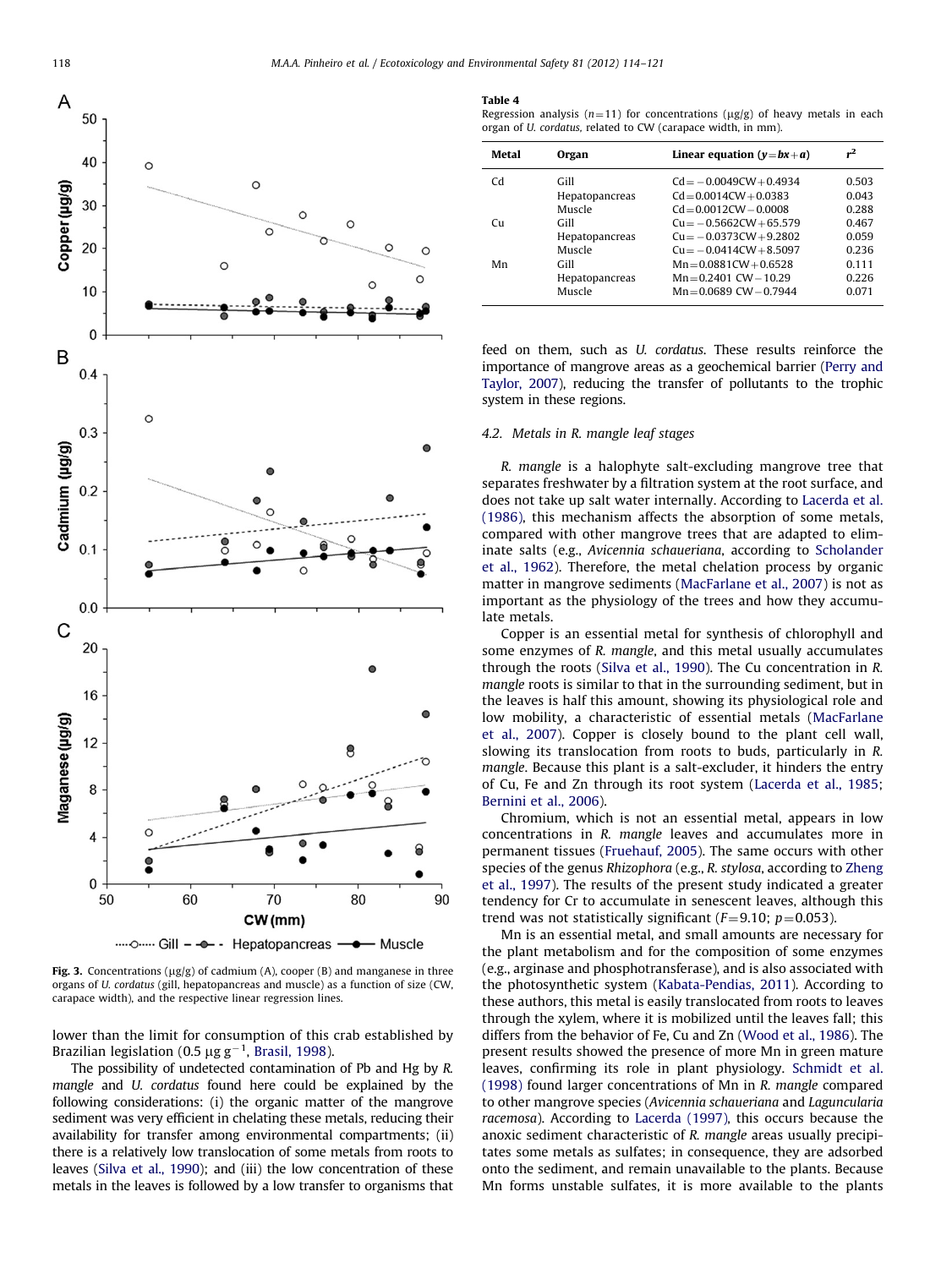([Bernini et al., 2006](#page-6-0)), explaining its elevated concentration in leaves ([Silva et al., 1990\)](#page-7-0), according to the results found here.

In humid areas, Cd is largely retained in the sediment, augmented by the increase in the clay fraction and low pH of the sediment [\(Augustinus, 1995;](#page-6-0) [Hughes et al. 1998\)](#page-6-0), a characteristic of mangrove areas. Therefore, this metal is not very mobile or freely available to plants [\(Kabata-Pendias, 2011](#page-7-0)), although it can permeate passively through the roots, suggesting that a regulatory mechanism controls its entrance and translocation to the leaves. Moreover, Cd has a strong affinity with sulfur, showing high mobility in acid environments [\(Alloway, 1995](#page-6-0)), particularly in flooded mangrove areas colonized by R. mangle.

[Ramos and Geraldo \(2007\)](#page-7-0) showed that mangrove trees (A. schaueriana, L. racemosa and R. mangle) from Cubatão, Brazil, were contaminated by Cd and Cr, and suggested that they be used to monitor metal pollution. R. mangle is abundant in areas of lower topography/wave energy and greater tidal flooding/sedimentation. These mangrove areas accumulate fine sediment and organic matter that usually are associated with metals and high accumulations of chemicals (chelated or bioavailable), as the salinity varies with the tidal cycle. This allows the metal to enter plants, in some cases reaching permanent tissues (e.g., leaves).

According to [Kabata-Pendias \(2011\),](#page-7-0) synergistic and antagonic relations can occur among metals in different plants, as seen in the correlation results here for Cr in leaves of R. mangle (positive with Mn and negative with Cu). However, these relationships are species-specific, showing antagonic (e.g., between Cr and Mn for soybeans, according to [Turner and Rust, 1971\)](#page-7-0) or synergistic ones (e.g., Cr in relation to Cu and Mn, according to [Dong et al., 2007\)](#page-6-0).

## 4.3. Tissues of U. cordatus

After metals enter crab cells, by direct contact, absorption or ingestion ([Rainbow, 1997;](#page-7-0) [Ahearn et al., 2004\)](#page-6-0), essential metals in concentrations above the physiological limit or excretion capacity, and non-essential toxic metals can be mobilized by detoxification processes. Elevated concentrations of Cu, Zn, Cd and Hg can induce the cells to produce proteins of low molecular weight called metallothioneins [\(Engel and Roesijadi, 1987;](#page-6-0) [Bayne et al.,](#page-6-0) [1988;](#page-6-0) [Viarengo, 1989](#page-7-0)) that bind these metals intracellularly, reducing the deleterious effects on the cells [\(Roesijadi, 1992;](#page-7-0) [Viarengo and Nott, 1993;](#page-7-0) [Hamer, 1996](#page-6-0)). Cells can also eliminate excess metals through the lysosomes, after sequestration through specific vacuoles [\(Ahearn et al., 2004\)](#page-6-0). Other metals can also be transported to detoxification areas (e.g., hepatopancreas in decapod crustaceans) or form metallic granules composed by calcium or metal cations (e.g., Cu, Zn and Fe), complexed with sulfur and phosphorus (see review by [Ahearn, 2010](#page-6-0)). Importantly, metallic granules such as these were previously reported for Ucides cordatus by Corrêa-Jú[nior et al. \(2000\)](#page-6-0), and are sequestered temporarily or permanently [\(Rainbow, 2007](#page-7-0)). According to [Rainbow \(2007\),](#page-7-0) when the absorption rates of metals exceed the excretion rates, the animals begin to develop mechanisms for detoxification.

Copper is essential for crustaceans, and is part of the respira-tory pigment hemocyanin ([Young, 1972,](#page-7-0) [1973](#page-7-0)). Sá [et al. \(2008\)](#page-7-0) showed that mangrove crabs fed a diet rich in Cu accumulated more of this metal in the gills compared to the hepatopancreas, suggesting that gills accumulate Cu even when contamination occurs through the diet. However, at the cellular level, the hepatopancreas transports more Cu (unpublished results), suggesting that accumulation occurs in larger quantities in the gills probably because the hepatopancreas is more efficient than the gills in eliminating excess Cu.

Cd is non-essential for crabs, and enters cells through transporters for divalent metals such as Ca [\(Rainbow and Black, 2005\)](#page-7-0). We saw here higher concentrations of Cd in the hepatopancreas, compared to gills and claw muscles. [Virga \(2006\)](#page-7-0) observed the same in Callinectes found in Cubatão, in the same study area as ours.

In the present study, chromium concentrations did not differ among the three tissues from U. cordatus, although the levels of contamination were very high for human consumption [\(Brasil,](#page-6-0) [1998\)](#page-6-0). It seems that Cr does not induce metallothioneins production, and detoxification mechanisms may be ineffective. Corrêa-[Junior et al. \(2005\)](#page-6-0) observed that U. cordatus exposed to an acute Cr concentration showed uptake in the following order: gill  $>$  he $p$ atopancreas  $>$  claw muscle, although in control crabs this order was changed (gill  $>$  claw muscle  $>$  hepatopancreas).

Manganese accumulation in U. cordatus did not differ among tissues, nor did it change with carapace width. According to [Christofoletti \(2005\),](#page-6-0) mangrove trees are the main source of food for the crabs studied here, as well as the sediment, and similarly we saw no variation in Mn levels in R. mangle leaves. [Baden and](#page-6-0) [Eriksson \(2006\)](#page-6-0) found higher accumulations of this metal in the hepatopancreas and hemolymph in crustaceans, independently of the molting stage. It seems that the hemolymph acts as a transport site for this metal, an essential metal for crustaceans, to other tissues.

Lead and mercury were not found in significant levels in the crabs nor in the mangrove trees studied here. However, the estuary where the samples were collected seems to be contaminated with these metals, particularly the sediment (data not published).

## 4.4. Bioaccumulation

Our results showed Cu accumulation in the tissues of U. cordatus, although in acceptable levels for human consumption ([Brasil, 1998](#page-6-0)). Copper concentration in the gills decreased in larger crabs, as also seen for other crabs, because of the different metabolic needs of these animals [\(Virga, 2006\)](#page-7-0). During ecdysis, water absorption decreases the concentration of this metal; and during the post-molt, Cu is utilized for hemocyanin synthesis and also for exoskeleton hardening [\(Engel and Brouwer, 1991;](#page-6-0) [Keteles](#page-7-0) [and Fleeger, 2001\)](#page-7-0).

Cadmium also decreased in the gills as the crabs increased in size, and the opposite occurred in the hepatopancreas and claw muscle. Being a non-essential metal, cadmium was expected to accumulate in the hepatopancreas (a detoxification organ) and claw muscle, a tissue with high levels of mitochondria, an important site for metal sequestration [\(Ahearn et al., 2004](#page-6-0)).

Manganese, on the other hand, showed higher levels in larger animals, unlike the other metals. It seems that the metal accumulates in all tissues, and in increased amounts in larger animals, showing an accumulation that is directly related to the period of exposure to the metal.

## 4.5. Quality of crabmeat and human consumption

[Table 2](#page-3-0) shows the metal concentrations and safety levels for human consumption permitted by Brazilian legislation [\(Brasil,](#page-6-0) [1998\)](#page-6-0), except for Mn due to the absence of this limit established. The 'uçá'-crab is a traditional food for fishermen and traditional coastal communities, where it is an important source of protein ([Costa-Neto and Gordiano-Lima, 2000](#page-6-0); [Alves and Nishida, 2003;](#page-6-0) [Bezerra-Souto, 2007\)](#page-6-0). Although the claw muscle is most often consumed, in some places (e.g., southern São Paulo state), it is common to add cassava flour to previously cooked hepatopancreas and gonads. Therefore, measurement of contamination levels in the tissues of these crabs is highly important for human health. Chromium levels were three times higher in claw meat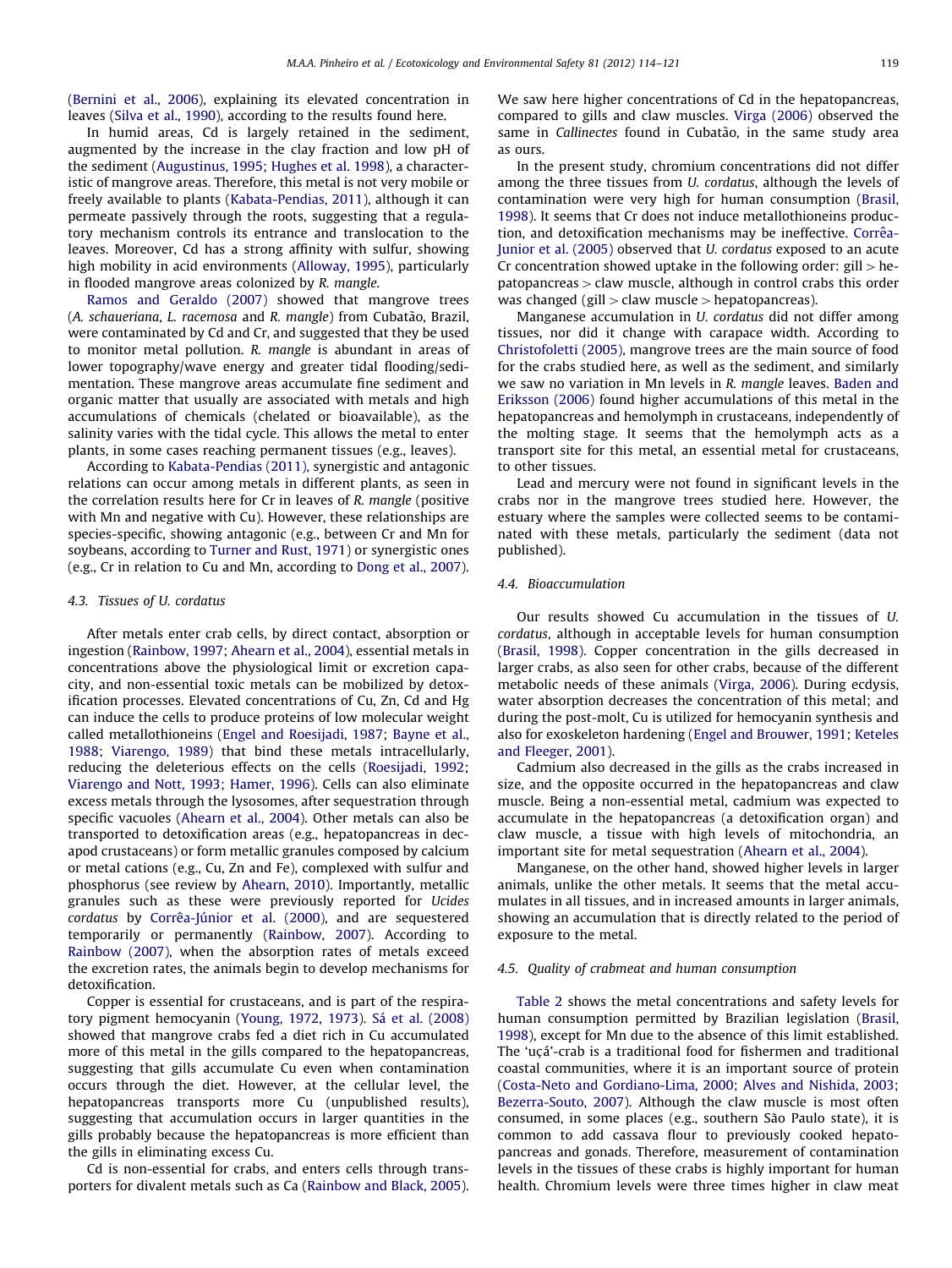<span id="page-6-0"></span>and six times higher in hepatopancreas than permitted by legislation, and could potentially cause human-health problems ([Majumder et al., 2003\)](#page-7-0). Manganese was also present in high concentrations in the tissues of the crabs, but contamination levels of this metal are not mentioned in Brazilian legislation.

According to [Onder and Dursun \(2006\),](#page-7-0) Pb, Cd, Co, Cr and Cu are highly dangerous because they have long half-lives and can accumulate in the body; for example, Cd has a half-life of 10 years, according to [Salt et al. \(1995\)](#page-7-0). Cd, Cr and Cu are associated with different human-health problems, including cancer (Das et al., 1997). Therefore, studies of metal concentrations in coastal areas are relevant and useful for monitoring the health of environmental compartments, maintenance of biodiversity, and for assuring the quality of life, mainly for humans.

## 5. Conclusions

Ucides cordatus could be used as a bioindicator for metals, because these crabs appear to accumulate various metals in the tissues as seen here, although they possess well-known mechanisms for detoxification that could result in under-representation of the levels measured.

The specimens collected in the Cubatão region are dangerous for human consumption, due to the high contamination levels found, mainly for chromium.

In general, most metals accumulated most in the hepatopancreas, probably because of its primary role in detoxification. The exception was Cu, which was found in higher concentrations in the gills, probably due to the respiratory function of this organ, hemocyanin being the main respiratory pigment in crustaceans.

For the mangrove trees, most metals accumulated in the senescent leaves, the main food source for the crabs and a route for metal transfer to these animals. Cu was again the exception, accumulating more in buds and green leaves. The leaves are also good biomonitors for metals, particularly because they are the main food source of the 'uçá'-crab and other resident species in mangrove areas.

Environmental monitoring areas already established in the Santos-Sao Vicente Estuary, Brazil, showed a decrease in pollutant ~ emissions, confirming the success of some pollution programs established in the 1980s by Brazilian environmental agencies.

## Acknowledgments

To the Fundação de Amparo à Pesquisa do Estado de São Paulo (FAPESP) for financing the Ucá Project—Phase III (# 2009/14725-1), and an undergraduate scholarship for PPGS (# 2010/05129-3). To the collaborators in CRUSTA, a research group, for their work in the laboratory and in the field. To Anacleaute José de Silva, a fisherman from São Vicente (SP), for his help in collecting crabs. Finally to Dr. Janet Reid (JWR Associates) that provides the English review service.

#### References

- Abessa, D.M.S., 2002. Avaliação da qualidade de sedimentos do Sistema Estuarino de Santos, SP, Brasil. Universidade de São Paulo, São Paulo, Brazil.
- Ahearn, G.A., 2010. Heavy metal transport and detoxification in crustacean gastrointestinal and renal epithelial cells. In: Kalups, R.K., Koropatnick, J. (Eds.), Cellular and Molecular Biology of Metals. CRC Press, New York, pp. 295–326.
- Ahearn, G.A., Mandal, P.K., Mandal, A., 2004. Mechanisms of heavy-metal sequestration and detoxification in crustaceans: a review. J. Comp. Physiol. B Biochem. Syst. Environ. Physiol. 174, 439–452.
- Aksoy, A., Öztürk, M.A., 1997. Nerium oleander L. as a biomonitor of lead and other heavy metal pollution in Mediterranean environments. Sci. Total Environ. 205, 145–150.

Alloway, B.J., 1995. Heavy Metals in Soils, second ed. Blackie Acad, London.

- Alves, R.M.N., Nishida, A.K., 2003. Aspectos socioeconômicos e percepção ambiental dos catadores de caranguejo-uçá Ucides cordatus (L. 1763) (Decapoda, Brachyura) do estuário do Rio Mamanguape, nordeste do Brasil. Interciência 28, 36–43.
- Athanasopoulos, N., 1993. Flame methods manual for atomic absorption. GBC Scientific Equipment PTY Ltd, Victoria.
- Augustinus, P.G.E.F., 1995. Geomorphology and sedimentology of mangroves. In: Perillo, G.M.E. (Ed.), Geomorphology and Sedimentology of Estuaries. Developments in Sedimentology, vol. 53. Elsevier Science, Amsterdan, pp. 333–357.
- Baden, S.P., Eriksson, S.P., 2006. Role, routes and effects of manganese in crustaceans. Oceanogr. Mar. Biol. Annu. Rev. 44, 61–83.
- Banci, K.R.S., 2008. A influência de metais pesados na diversidade genética de Ucides cordatus (Linnaeus, 1763) (Brachyura, Ocypodidae) em manguezais do Litoral Paulista. Universidade Estadual Paulista, São Vicente, Brazil.
- Basset, J., Denney, R.C., Jeffery, G.H., Mendhan, J., 1981. Vogel: Análise Inorgânica Quantitativa, fourth ed. Guanabara S.A, Rio de Janeiro.
- Bayne, B.L., Clarke, K.R., Gray, J.S., 1988. Background and rationale to a practical workshop on biological effects of pollutants. Mar. Ecol. Prog. Ser. 46, 1–5.<br>Bernini, E., Silva, M.A.B., Carmo, T.M.S., 2006. Composição química do sedimento e
- de folhas das espécies do manguezal do estuário do Rio São Mateus, Espírito Santo, Brasil. Rev. Bras. Bot. 29, 689–699.
- Bezerra-Souto, F.J., 2007. Uma abordagem etnoecológica da pesca do caranguejo, Ucides cordatus, Linnaeus, 1763 (Decapoda: Brachyura), no manguezal do Distrito de Acupe (Santo Amaro-BA). Biotemas 20, 69–80.
- Brasil, 1986. Classificação das águas, doces, salobras e salinas do Território Nacional. Conselho Nacional de Meio Ambiente (Conama), Resolução n° 20. de 18 de junho de 1986. Available from  $\langle$ [http://www.mma.gov.br/port/](http://www.mma.gov.br/port/conama/res/res86/res2086.html) [conama/res/res86/res2086.html](http://www.mma.gov.br/port/conama/res/res86/res2086.html) $\rangle$ , accessed 27/02/2012.
- Brasil, 1998. Princípios gerais para o estabelecimento de níveis máximos de contaminantes químicos em alimentos. Agência Nacional de Vigilância<br>Sanitária (Anvisa). Portaria n. 685. de 27 de agosto de 1998. Available from  $\langle$  [http://www.anvisa.gov.br/legis/portarias/685\\_98.htm](http://www.anvisa.gov.br/legis/portarias/685_98.htm)  $\rangle$ , accessed 27/02/2012.
- Cetesb, 2001. Sistema Estuarino de Santos e Sao Vicente. Programa de Controle de ~ Poluição da Companhia de Tecnologia de Saneamento Ambiental, São Paulo, Brazil. Available from <[http://www.cetesb.sp.gov.br/userfiles/file/laborator](http://www.cetesb.sp.gov.br/userfiles/file/laboratorios/publicacoes/relatorios/rel_sist_estuarino/relatorio.zip) [ios/publicacoes/relatorios/rel\\_sist\\_estuarino/relatorio.zip](http://www.cetesb.sp.gov.br/userfiles/file/laboratorios/publicacoes/relatorios/rel_sist_estuarino/relatorio.zip) >, accessed 27/02/ 2012.
- Chapman, P.M., Wang, F., Janssen, C., Persoone, G., Allen, H.E., 1998. Ecotoxicology of metal in aquatic sediments: binding and release, bioavailability, risk assessment and remediation. Can. J. Fish. Aquat. Sci. 55, 2221–2243.
- Chen, M.-H., Chen, C.-Y., Chou, H.-Y., Wen, T.-C., 2005. Gender and size effects of metal bioaccumulation on the rock crab, Thalamita crenata, in Dapeng Bay, southwestern Taiwan. Mar. Pollut. Bull. 50, 463–484.
- Chou, C.L., Paon, L.A., Moffatt, J.D., Zwicker, B., 2000. Copper contamination and cadmium, silver and zinc concentrations in the digestive glands of the American lobster (Homarus americanus) from the Inner Bay of Fundy, Atlantic Canada. Bull. Environ. Contam. Toxicol. 65, 470–477.
- Christofoletti, R.A., 2005. Ecologia trófica do caranguejo-uçá Ucides cordatus (Linnaeus, 1763) (Crustacea, Ocypodidae) e o fluxo de nutrientes em bosques de mangue, na regiao de Iguape (SP). Universidade Estadual Paulista, ~ Jaboticabal, Brazil.
- Corrêa-Júnior, J.D., Allodi, S., Amado-filho, G.M., Farina, M., 2000. Zinc accumulation in phosphate granules of Ucides cordatus hepatopancreas. Braz. J. Med. Biol. Res. 33, 217–221.
- Corrêa-Junior, J.D., Silva, M.R., Silva, A.C.B., Lima, S.M.A., Malm, O., Allodi, S., 2005. Tissue distribution, subcellular localization and endocrine disruption patterns induced by Cr and Mn in the crab Ucides cordatus. Aquat. Toxicol. 73, 139–154.
- Costa-Neto, E.M., Gordiano-Lima, K.L., 2000. Contribuição ao estudo da interação entre pescadores e caranguejos (Crustacea, Decapoda, Brachyura): considerac- $\tilde{\text{o}}$ es etnobiológicas em uma comunidade pesqueira do Estado da Bahia, Brasil. Actual. Biol. 22, 195–202.
- Das, P., Samantaray, S., Rout, G.R., 1997. Studies on cadmium toxicity in plants: a review. Environ. Pollut. 98, 29–36.
- Dong, J., Wu, F.B., Huang, R.G., Zang, G.P., 2007. A chromium-tolerant plant growing in Cr-contaminated land. Int. J. Phytoremediat. 9, 167–179.
- Engel, D.W., Brouwer, M., 1991. Short metallothionein and copper changes in blue crabs at ecdysis. Biol. Bull. 180, 447–452.
- Engel, D.W., Roesijadi, G., 1987. Metallothioneins: a monitoring tool. In: Vernberg, W.B., Calabreze, A., Thurberg, F.P., Vernberg, F.J. (Eds.), Marine Science. Pollution Physiology of Estuarine Organism. University of South Carolina Press, Columbia, pp. 421–438.
- Environment Canada, 1999. Canadian Sediment Quality Guidelines for the Protection of Aquatic Life. Summary Tables. Available from  $\langle$  [http://st-ts.ccme.ca/](http://st-ts.ccme.ca/?chems=all&chapters=3&pdf=1) [?chems=all](http://st-ts.ccme.ca/?chems=all&chapters=3&pdf=1)&[chapters=3&pdf=1](http://st-ts.ccme.ca/?chems=all&chapters=3&pdf=1) $\rangle$ , accessed 27/02/2012.
- Fiscarelli, A.G., Pinheiro, M.A.A., 2002. Perfil sócio-econômico e conhecimento etnobiológico do catador de caranguejo-uçá, Ucides cordatus (Linnaeus, 1763), nos manguezais de Iguape (24°41'S), SP, Brasil. Actual. Biol. 24, 129-142.
- Fruehauf, S.P., 2005. Rhizophora mangle (mangue vermelho) em áreas contaminadas de manguezal na Baixada Santista. Escola Superior de Agricultura Luiz de Queiroz, Piracicaba, Brazil.
- Hamer, D.H., 1996. Metallothionein. Annu. Rev. Biochem. 55, 913–951.
- Hughes, C.E., Binning, P., Willgoose, G.R., 1998. Characterisation of the hydrology of an estuarine wetland. J. Hydrol. (Amst) 211, 34–49.